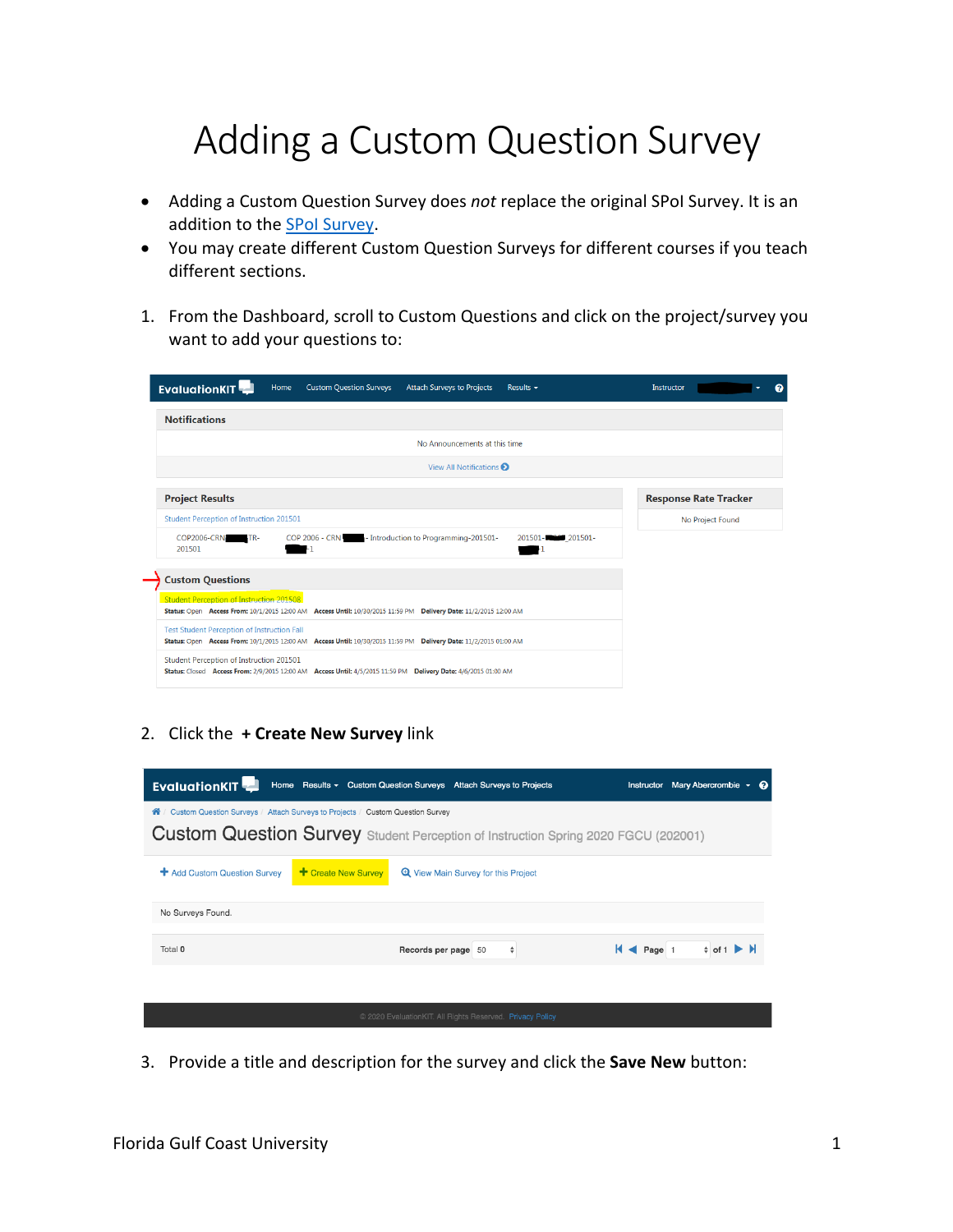| <b>EvaluationKIT</b>                       | Home Results v Custom Question Surveys Attach Surveys to Projects | Instructor Mary Abercrombie v + |  |
|--------------------------------------------|-------------------------------------------------------------------|---------------------------------|--|
| Custom Question Surveys / Survey Edit<br>⋒ |                                                                   |                                 |  |
| <b>Survey Edit</b>                         |                                                                   |                                 |  |
| <b>Survey Properties</b>                   |                                                                   |                                 |  |
| <b>Title</b>                               | <b>Description</b>                                                |                                 |  |
| Spring 2020 FullTerm ABC 123 CRN 12345     | Custom questions for Colloquium Course                            |                                 |  |
| <b>Save New</b><br>Cancel                  |                                                                   |                                 |  |
|                                            |                                                                   |                                 |  |
|                                            |                                                                   |                                 |  |
|                                            | © 2020 EvaluationKIT. All Rights Reserved. Privacy Policy         |                                 |  |

- 4. From the drop-down menu, select the question type to add: *Question types available*:
- **Single Selection** where the student will pick from one of many options. This works best for yes/no and Likert-type scale questions and can be formatted both vertically and horizontally.
- **Multiple Selection** allows the student to check all that apply and is only appropriate when asking the student to select multiple or potentially multiple responses from multiple options.
- **Matrix Selection** has a common response scale and multiple items being evaluated on the same response scale. Here, the student would go through and respond to the different items from one response scale.
- **Numeric Selection** allows you to setup numeric ranges and the student can then input a numeric selection based on that range.
- **Write-In Response** –for write-in responses and/or comments.
- **Label** text that you can add anywhere in the body of your survey to organize, write instructional text or add a thank you message at the end. You can insert these survey labels anywhere throughout your survey to add these text breaks.

The example included here is a Write-In Respond question. After creating the question and selecting the options available to you, click the **Save** button.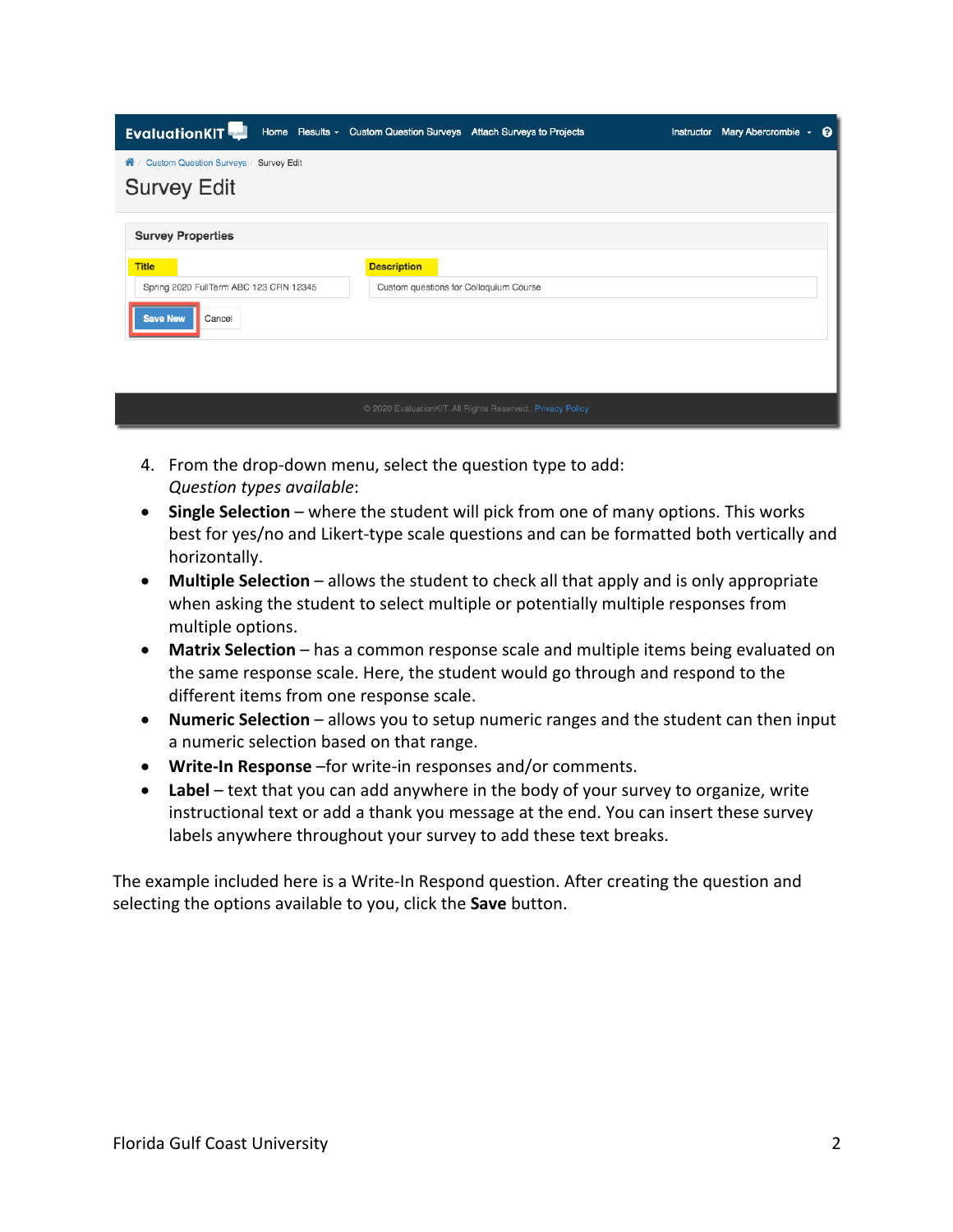|             | <b>Type Write-in</b>                                                                                                                                                                                                                                                                                                                                                     |   |                      |  |   |                  |                         |  |                                                                                                                                                     |  |  |  |   |            |                          |                 |       |  |  |
|-------------|--------------------------------------------------------------------------------------------------------------------------------------------------------------------------------------------------------------------------------------------------------------------------------------------------------------------------------------------------------------------------|---|----------------------|--|---|------------------|-------------------------|--|-----------------------------------------------------------------------------------------------------------------------------------------------------|--|--|--|---|------------|--------------------------|-----------------|-------|--|--|
|             | <b>Question Text</b>                                                                                                                                                                                                                                                                                                                                                     |   |                      |  |   |                  |                         |  |                                                                                                                                                     |  |  |  |   |            |                          |                 |       |  |  |
| $\chi$      | Þ                                                                                                                                                                                                                                                                                                                                                                        | Û | $\ddot{\phantom{1}}$ |  | B | $\boldsymbol{I}$ | $\overline{\mathsf{u}}$ |  | $S \parallel \Xi \parallel \Xi \parallel \Xi \parallel \Xi \parallel \Xi \parallel \Xi \vdash \vert \Xi \vdash \vert \Xi \vdash \vert \phi^o \vert$ |  |  |  | お | Font Sizes | $\overline{\phantom{a}}$ | $A \rightarrow$ | $A -$ |  |  |
|             | What is the one thing you learned in this course that you think you will use the most?<br>di.<br>◯ Small Response Box (Small size box with 1 line, maximum 1,000 characters.)<br>◯ Medium Response Box (Medium size box with 5 lines, maximum 4,000 characters.)<br><b>O</b> Large Response Box (Large size box with 10 lines, unlimited text)<br>□ Add Pre-defined Text |   |                      |  |   |                  |                         |  |                                                                                                                                                     |  |  |  |   |            |                          |                 |       |  |  |
|             | <b>Question Properties</b><br><b>Required</b>                                                                                                                                                                                                                                                                                                                            |   |                      |  |   |                  |                         |  |                                                                                                                                                     |  |  |  |   |            |                          |                 |       |  |  |
| <b>Save</b> |                                                                                                                                                                                                                                                                                                                                                                          |   | Cancel               |  |   |                  |                         |  |                                                                                                                                                     |  |  |  |   |            |                          |                 |       |  |  |

You will see a summary of the questions you have created – The example below shows a Write - In, a Multiple Select response question, and a text Label. Require questions are noted with a red asterisk:

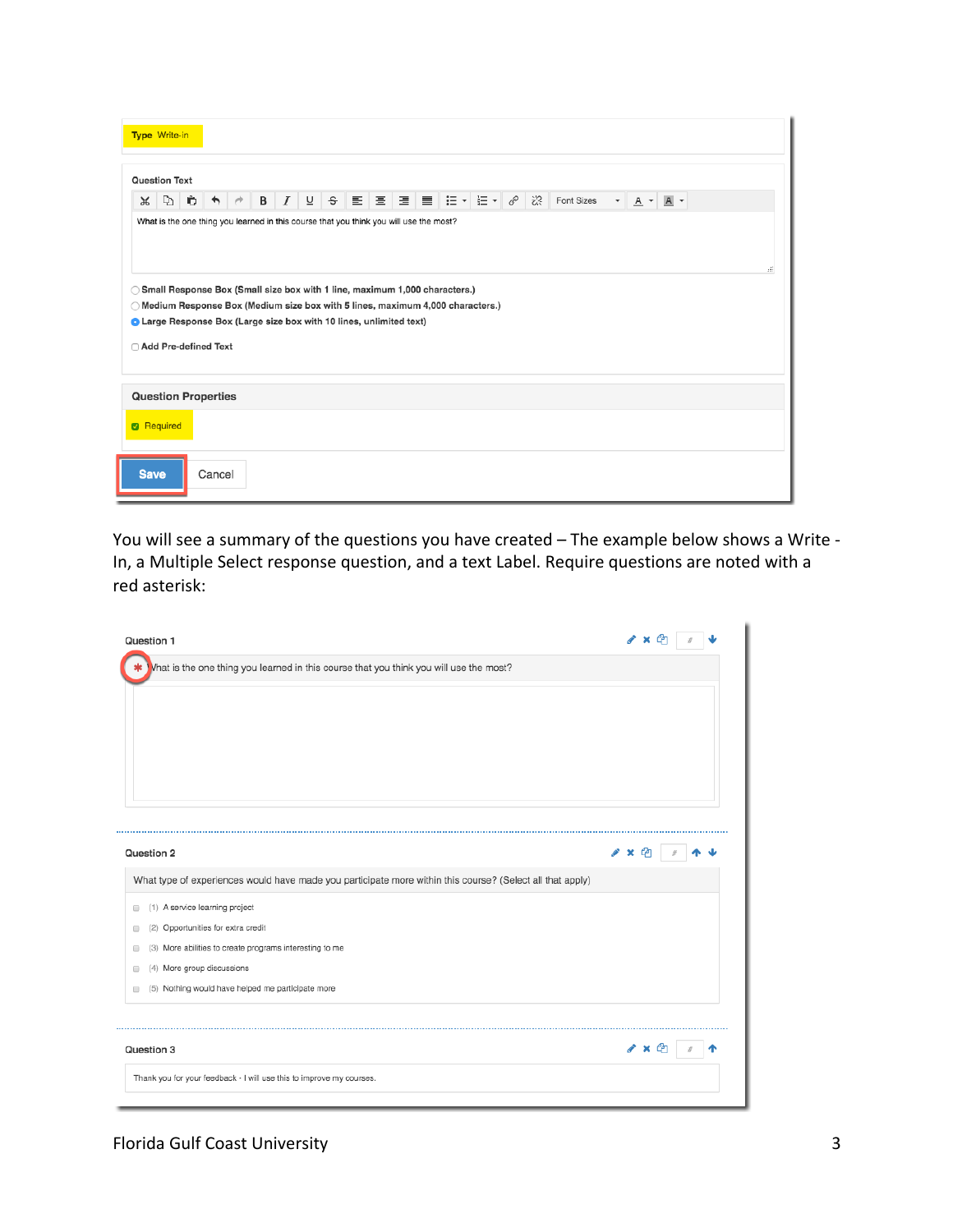## Additional Properties

When creating a survey, within each survey question type, you will be offered Additional Properties to select from.

**Non-Numeric Option**: Examples of the non-numeric options include Not Applicable or N/A, however you can insert any text into this option. This response will not receive a numeric option, so as to not distort any means or standard deviation scores within the reporting. On the survey, the student will see all response options, including the non-numeric option. Within reporting, the non-numeric option will not receive a numeric value.

**Reverse Code Response**: Note: by default, the system will code responses in ascending order: 1, 2 ,3 ,4 etc. If you would like the code to be reversed to descending order, you would select this option.

**Required**: Select to make question mandatory for respondent to answer prior to submitting survey.

**Horizontal**: Display response scale horizontally (by default, response scale is displayed vertically).

## Editing a custom question

To edit a custom question, click the Pencil icon, click the X icon to delete the question, and click the Copy icon to copy the question.

| <b>Survey Properties</b>                                      |                    |                                      |
|---------------------------------------------------------------|--------------------|--------------------------------------|
| <b>Title</b><br><b>AMH Custom Questions</b><br>Save<br>Cancel | <b>Description</b> |                                      |
| $\checkmark$<br><b>Select Question Type</b>                   |                    | $\mathbf{x}$<br>m<br><b>CONTRACT</b> |
| 1 - Did you participate in a study group?                     |                    | Edit                                 |
| O<br>Yes                                                      |                    | <b>Delete</b><br>Copy                |
| O<br><b>No</b>                                                |                    |                                      |
| $\checkmark$<br><b>Select Question Type</b>                   |                    |                                      |